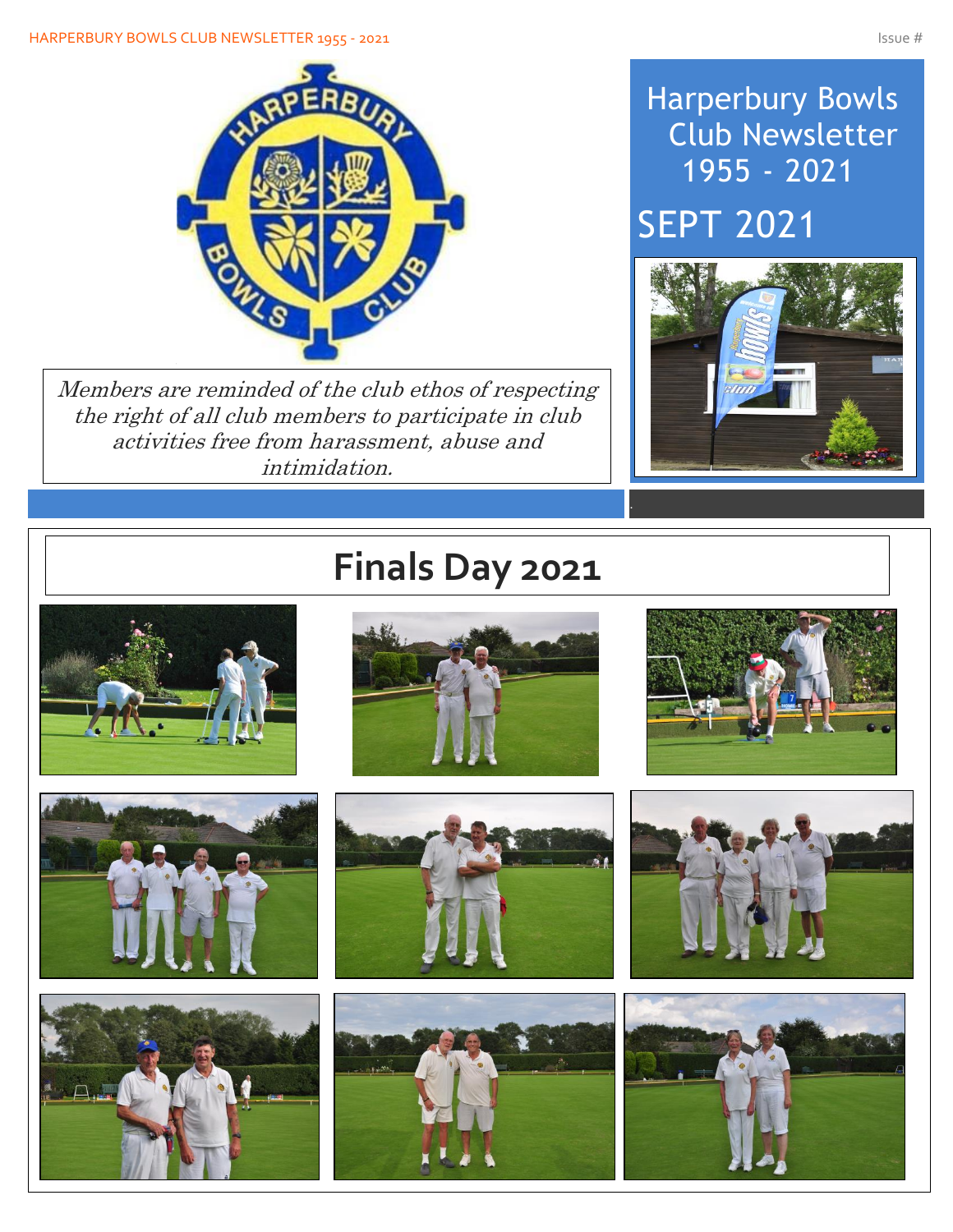# Committee Report.

#### *National Comps*.

 $\overline{\phantom{a}}$ 

I

I

I

I

I

I

I

I

Following feedback from the ladies and gents team managers and their struggles this season and looking at the results of this seasons national, county and district comps the committee have come to the conclusion that these struggles will remain for the 2022 season and as such have decided NOT to enter any Harperbury Men's or Ladies teams into these comps for 2022 - .

With the exception of the Tony Alcock, we will not enter any CLUB/TEAM National competitions that being the:-

- County Ladies & Men Top Club/Top Team
- W&D Ray Cup

The Bob Vise & Jones Cup, Griffin Cup, National Tony Alcock, triples leagues in W&D and SADBA and SADLB (Triples) and Herts county league will still need the support of club members as usual next season.

The committee would also like to thank Tim for taking on the role of men's manager this season. With Tim stepping down a replacement will hopefully be elected at the AGM.

We understand that this decision has caused a few members to question the competency and decision making of the committee but the committee feel they have acted in the best interest of ALL the club members. The 3 competitions that we are not entering will allow the team managers/captains to focus on the competitions that we may well have a chance in for 2022. It has been a difficult season for Judy and Tim to field teams for most of these games and it was felt that it would be in the clubs best interest, for 2022, until our membership has increased, to focus on the Tony Alcock, and the other County and district comps . Members can, of course, still enter individual national comps such as singles, pairs etc if they so wish and details can be found on the website. The committee ask that the members respect this decision and understand the reasons around it being made.

#### *Recruitment and Coaching team.*

The bottom line is, we are a bowls club and with bowls clubs folding all around us we need to build our membership up to be able to survive in the years to come. With that in mind the committee are supporting a proposal for a recruitment and coaching team. The coaching team will be led by Jan who has a lot of experience coaching many different sports over her years as a PE teacher. She will have a small team to start with on the coaching side who will be doing their stage 1 coaching course once the course is back face to face. Hopefully by the start of the 2022 season. This course will provide the team with the skills to develop four sessions of coaching for new bowlers as part of a new bowlers coaching package offered by Harperbury Bowls club. Should the team wish go on to do stage 2 this will arm them with the skills to coach bowlers of any standard who would like to improve certain aspects of their game..

For the recruitment side Jan need's a slightly bigger team who will be involved in publicity, leaflet drops, putting up posters locally and also inviting different clubs and groups etc to the club for a 'Give bowls a Go' session. The team will also be involved in meeting and greeting those clubs that accept an invite to join us for a 'Give bowls a Go' afternoon or evening. Paula D has kindly offered to help with any admin that might be needed to get the word out to the local area. The recruitment for 2022 will be focused on local areas – London Colney, Radlett and Shenley. If you are part of a group, or class or gathering that you think might like to pop down for a 'Give bowls a Go' session once the 2022 season gets under way let us know.

The committee encourage members to get behind and support this new team, who like other members of the club for example, in the green team, in the kitchen, in the bar etc, are offering their skills and time to help secure the future of the club.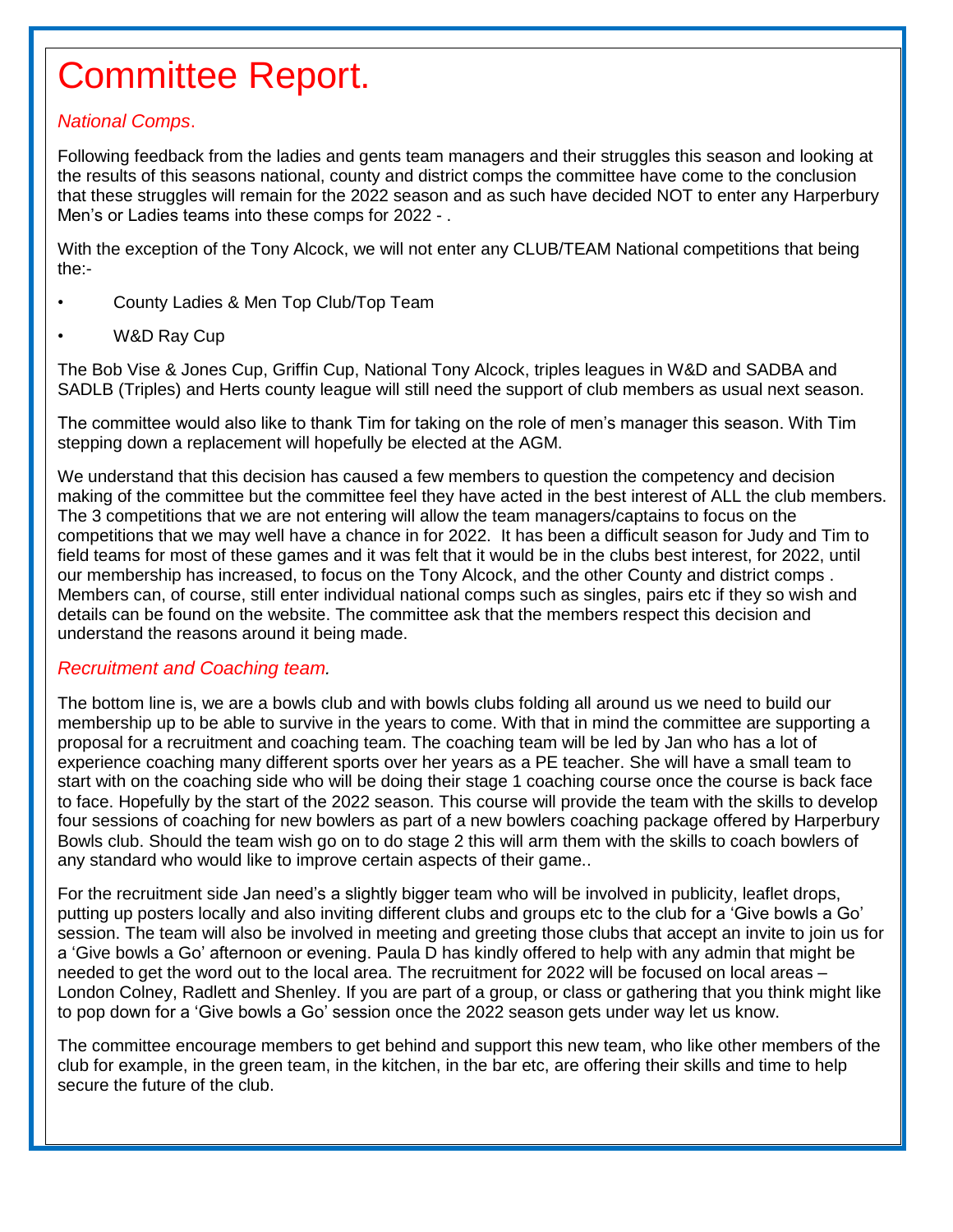## Committee Report Cont….

### AGM

The new date for the AGM is TUES 23rd Nov at 7.30pm and an agenda will be available prior to the meeting. According to our constitution:

- Nominations for election to the Executive Committee must be made by members of the Club in writing and must be in the hands of the secretary of the Executive Committee at least 14 days before the annual general meeting. Should nominations exceed vacancies, election shall be by ballot. *The sheet is up in the club for those members wishing to stand for the 2022 season*
- Proposals (with a seconder) and other matters for discussion at the Annual General Meeting must be made by members of the Club in writing and must be in the hands of the secretary of the Executive Committee at least 14 days before the annual general meeting. Any other matters raised by members at the Annual General Meeting will only be discussed at the discretion of the chairman of the meeting.
- The Trustees will be members appointed by the Executive Committee, and reconfirmed annually at the AGM.

Please write or email the club secretary, Gillian Carvin, if you have any proposals, with a seconder, or other matters that you want to be discussed at the AGM by  $9<sup>th</sup>$  NOV please.

## GAMES AFTERNOON

MONDAY 27<sup>th</sup> Sept saw the start of the winter games afternoon at the club with tea and cake. The idea being to bring members together over the closed season for a game of rumikub, sequence, domino's, cards etc.

It is not designed to replace the whist sessions but to accompany it. The session will start at 2pm and it is anticipated it will run for 2 to 3 hours. These might be games you have not played before but don't worry you will soon pick them up.

### **WHIST**

The whist team are keen to get it going again but are moving it to an afternoon with some members preferring not to drive on the dark nights etc.

If you play whist or would like to learn please arrive by 1.45 on Friday 1<sup>st</sup> Oct with £3 in your mits for an afternoon of cards and chat.

#### WAI KS

The next organised walk and pub lunch with Jan is Friday 22<sup>nd</sup> October at 10 am with a venue for the walk and where to have lunch still to be decided. If you would like to take part please give Jan a call or text on 07985923489.